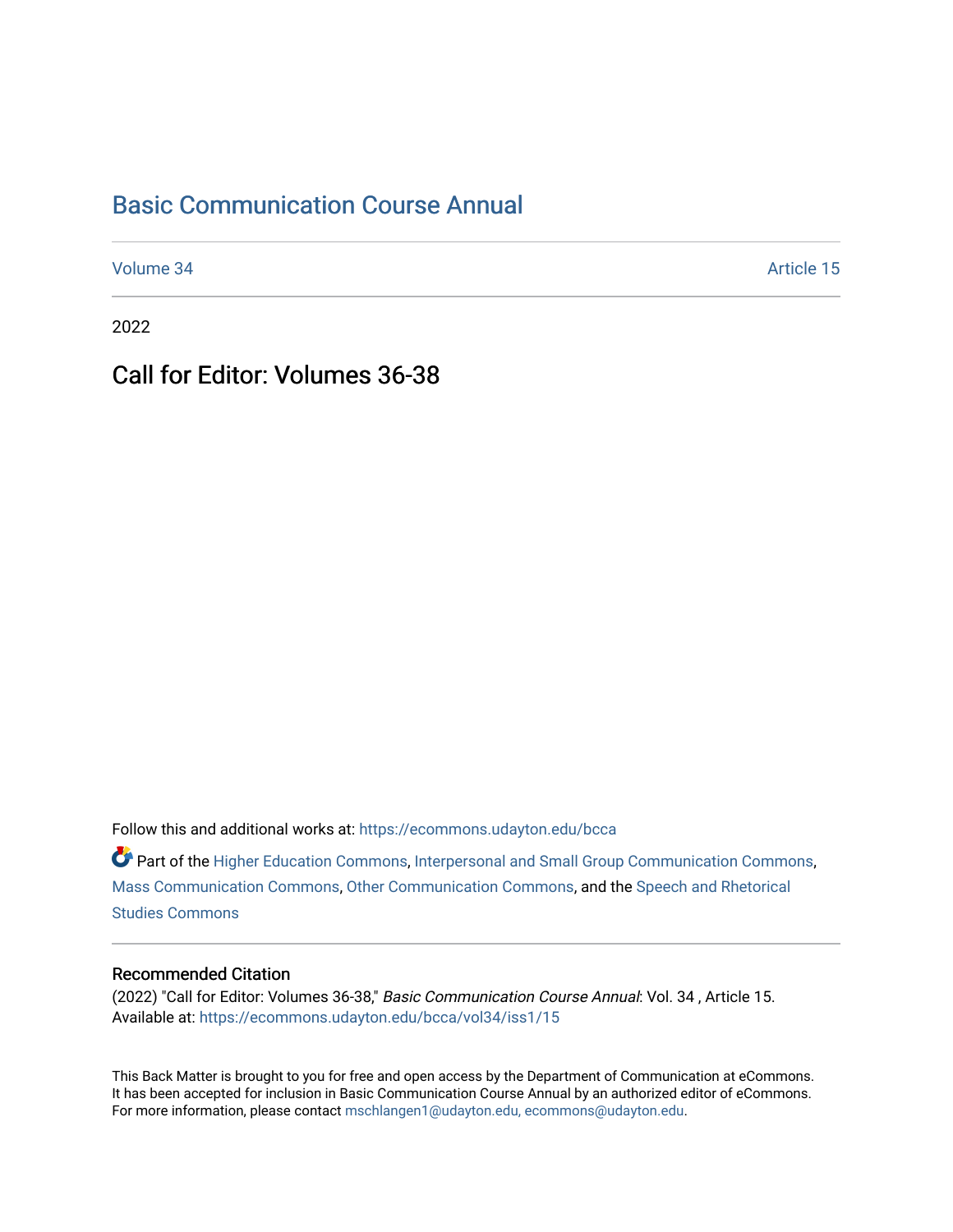## **Call for Editor**

## **Basic Communication Course Annual Volumes 36-38 (2023-2025)**

The *Basic Communication Course Annual* is seeking an editor to begin work in January 2023 for a three-year term to run Volumes 36-38.

Editors of the *BCCA* occupy a particularly prominent leadership position in the field. In naming the editorial board, selecting reviewers for manuscripts, and making final publication decisions (among other duties), they make a vitally important contribution to the discipline, and they play a key role in maintaining the highest standards of integrity and scholarly inquiry specifically related to the basic communication course.

The *BCCA* is a peer-reviewed journal that began over 30 years ago, born out of the Midwest Basic Course Directors' Conference. In 2016, the University of Dayton purchased the *BCCA* and moved it to an online publication system, including a new online portal for receiving and managing submissions. This has significantly expanded the reach and impact of scholarship published in the journal.

The *BCCA* publishes the best scholarship available on topics related to the basic communication course and is distributed nationally and globally to scholars and educators interested in the introductory course. Each article is published online and indexed. Manuscripts published in the *BCCA* are not restricted to any particular methodology or approach. They must, however, address issues that are significant to the basic course (defined broadly). Articles in the *BCCA* may focus on the basic course in traditional or non-traditional settings. Additionally, the *BCCA* publishes a "Forum" focused on issues and questions concerning the basic communication course.

**Minimum qualifications:** Tenured faculty member; experience administering the basic communication course; active scholar in the basic course, communication education, and/or instructional communication. The applications will be reviewed by a committee of scholars, former editors, and distinguished faculty in the basic course. This group will make the final determination of the new editor. In selecting the next editor, the following criteria will be considered: (1) prior editorial experience (as